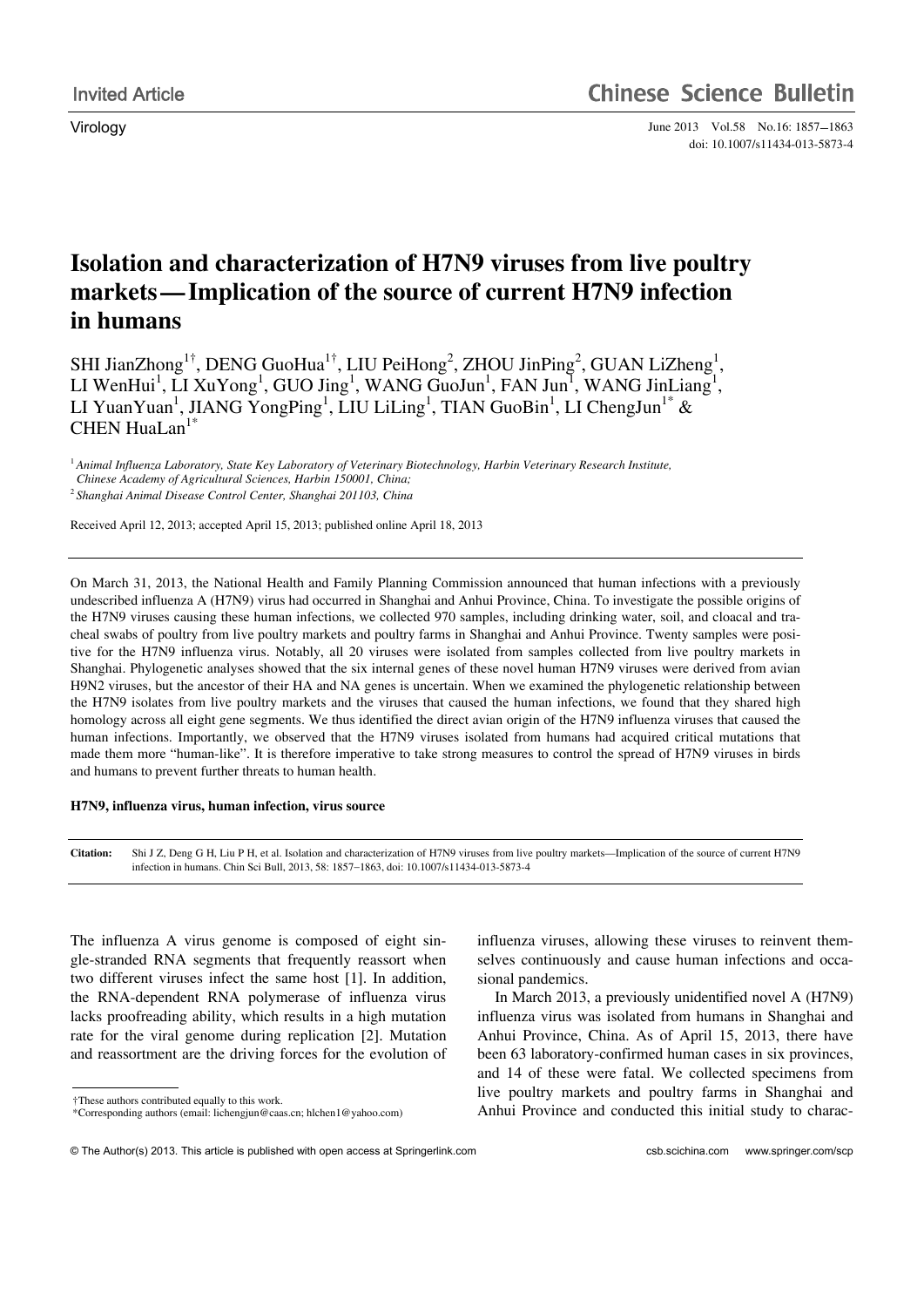terize genetically and phylogenetically the novel H7N9 influenza viruses causing human infection and death. We identified H7N9 influenza viruses similar to those causing human infections in birds and environmental samples from the live poultry markets, indicating the direct source of human infection by this new virus.

## **1 Materials and methods**

## **1.1 Sample collection and virus isolation**

After being informed of the novel cases of human H7N9 infection by the National Health and Family Planning Commission, we conducted active surveillance to identify the origin of the causative viruses. In March 30, 31, 2013, 280 drinking water, soil, cloacal swab, and tracheal swab samples were collected in three live poultry markets in Shanghai (Table 1), and 690 samples from three poultry farms in Shanghai or live poultry markets and poultry farms in Anhui Province. Each sample was placed in 2 mL minimal essential medium supplemented with penicillin (2000 U  $mL^{-1}$ ) and streptomycin (2000 U mL<sup>-1</sup>). Virus isolation was performed in 10-day-old specific-pathogen-free embryonated chicken eggs. Hemagglutinin (HA) and neuraminidase (NA) subtypes were determined as previously described [3]. All virus isolation procedures were conducted in a biosafety level 3 facility approved by the Ministry of Agriculture, China.

#### **1.2 Genetic and phylogenetic analysis**

Viral RNA was extracted from virus-infected allantoic fluid with the QIAmp viral RNA mini kit (Qiagen, Hilden, Germany). cDNAs were synthesized from viral RNAs by reverse transcription with Uni12 primer [4], and amplified by polymerase chain reaction with gene-specific primers. The complete genomes for the three H7N9 influenza viruses, A/chicken/Shanghai/S1053/2013 (H7N9), A/environment/ Shanghai/S1088/2013 (H7N9), and A/pigeon/Shanghai/ S1069/2013 (H7N9), were sequenced on an Applied Biosystems DNA analyzer at the Harbin Veterinary Research Institute. Primer sequences are available upon request. The nucleotide sequences were edited using the Seqman module of the DNAStar package. Phylogenetic analysis was performed using the ClustalX 1.81 software package, implementing the neighbor joining method. The tree topology was evaluated by 1000 bootstrap analyses and was shown using Tree View 1.6.6.

## **1.3 Nucleotide sequence accession numbers**

The nucleotide sequences of the eight gene segments for the three avian and environmental H7N9 viruses were deposited in the database of Global Initiative on Sharing All Influenza Data (GISAID) under the numbers EPI440678–EPI440701.

#### **2 Results**

#### **2.1 Virus isolation**

In total, 20 samples were positive for H7N9 influenza viruses (Table 1). All 20 positive samples were from the 280 samples collected from the three live poultry markets in Shanghai. The other 690 samples collected from the poultry farms in Shanghai, and all of the samples from Anhui Province were negative for virus isolation. Among the 20 positive samples collected from the live poultry markets, ten were isolated from chickens, three from pigeons, and seven from environmental samples.

#### **2.2 Genetic and phylogenetic analysis**

Prior to the novel H7N9 human infections in China, sequence information was available in the GenBank database for only 25 H7N9 influenza viruses worldwide, and no H7N9 virus has previously been reported in animals or humans in China.

Phylogenetic analysis of the HA gene revealed that the closest relatives in GenBank for the HAs of the three human H7N9 influenza viruses, A/Anhui/1/2013 (H7N9), A/ Shanghai/1/2013 (H7N9), and A/Shanghai/2/2013 (H7N9), were the HAs of four H7N3 influenza viruses isolated from ducks in Zhejiang Province, A/duck/Zhejiang/2/2011 (H7N3), A/duck/Zhejiang/10/2011 (H7N3), A/duck/ Zhejiang/11/2011 (H7N3), and A/duck/Zhejiang/12/2011 (H7N3) (Figure 1(a)). However, they shared only 95.2%– 95.8% nucleotide sequence identity. Therefore, the HA ancestor of these novel H7N9 viruses remains uncertain. In contrast, the three H7N9 viruses isolated in the live poultry markets in Shanghai, A/chicken/Shanghai/S1053/2013 (H7N9), A/environment/Shanghai/S1088/2013 (H7N9), and A/pigeon/Shanghai/S1069/2013 (H7N9), showed 99.1%– 99.9% nucleotide sequence homology with the three H7N9 human isolates (Table 2). We therefore established that the HA gene of the novel H7N9 human viruses was directly acquired from similar H7N9 viruses circulating simultaneously in avian hosts and the environment.

The NA genes of the three human H7N9 viruses shared

**Table 1** Information on samples collected from Shanghai live poultry markets and tested for H7N9 influenza viruses<sup>a)</sup>

| Source of samples | Total number<br>of samples | H7N9 virus-positive<br>samples |  |  |
|-------------------|----------------------------|--------------------------------|--|--|
|                   |                            |                                |  |  |
| Chickens          | 150                        | 10                             |  |  |
| Pigeons           | 35                         | ٦                              |  |  |
| <b>Ducks</b>      | 30                         |                                |  |  |
| Environment $b$   | 65                         |                                |  |  |

a) A total of 970 samples were collected from poultry farms and live poultry markets in Shanghai and Anhui Province. Samples collected from Anhui Province and from farms in Shanghai were H7N9-negative and therefore not included in the Table. b) Soil, water, and fecal samples were collected from different areas of the markets.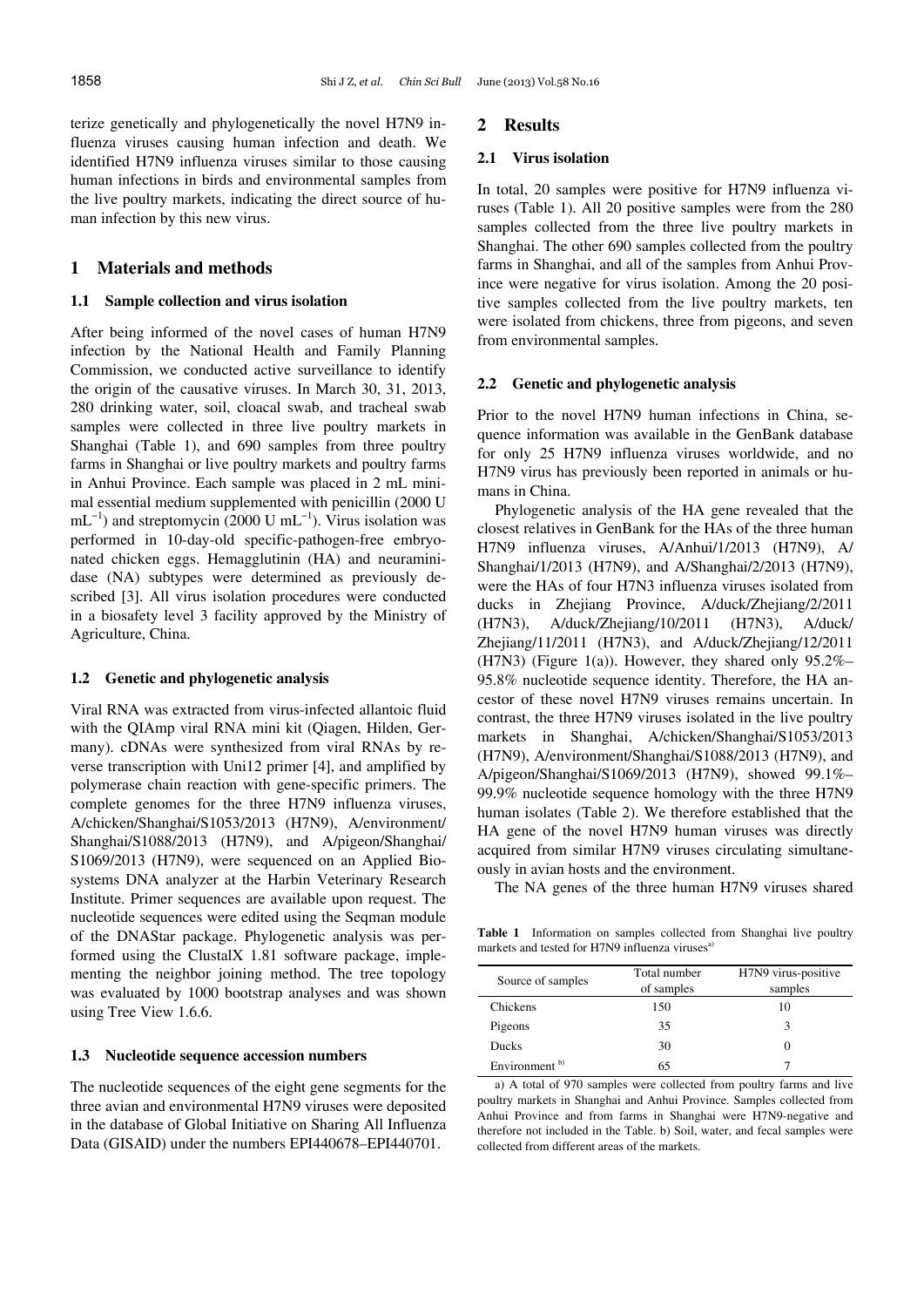

**Figure 1** Phylogenetic analyses of the HA (a) and NA (b) genes of the novel H7N9 influenza viruses. Phylogenetic analysis was performed using ClustalX 1.81 software, implementing the neighbor joining method. The tree topology was evaluated by 1000 bootstrap analyses and shown using Tree View 1.6.6. Neighbor-joining bootstrap values ≥70 were shown at the major nodes of the phylogenetic trees. The H7 HA tree was rooted to A/EQ/Prague/1/56 (H7N7) and the N7 NA tree to A/KG/Argentina/LDC4/2006 (H13N9). The regions of the nucleotide sequences used for the phylogenetic analysis were: HA, 76–1693 and NA, 35–1408. Viruses characterized in the present study were underlined in the HA and NA phylogenetic trees. The HA and NA sequences for H7N9 viruses causing human infections were downloaded from the database of Global Initiative on Sharing All Influenza Data (GISAID) and were shown in italic. AC, Anas crecca; BD, black duck; BL, brambling; BP, baer'spochard; BT, baikal teal; BWT, blue-winged teal; CK, chicken; DK, duck; EN, environment; EQ, equine; GL, gull; GS, goose; KG, kelp gull; MD, mallard duck; ML, mallard; PG, pigeon; SB, shorebird; WB, wild bird; WD, wild duck.

|  |  | Table 2 Genome sequence similarity among the H7N9 viruses isolated from live poultry markets and from humans |
|--|--|--------------------------------------------------------------------------------------------------------------|
|  |  |                                                                                                              |

|                  | Nucleotide sequence homology $(\%)^{\alpha}$ |             |          |                                     |             |                                         |             |             |          |
|------------------|----------------------------------------------|-------------|----------|-------------------------------------|-------------|-----------------------------------------|-------------|-------------|----------|
| Gene             | A/pigeon/Shanghai/S1069/2013(H7N9)           |             |          | A/chicken/Shanghai/S1053/2013(H7N9) |             | A/environment/Shanghai/S1088/2013(H7N9) |             |             |          |
|                  | A/Shanghai/                                  | A/Shanghai/ | A/Anhui/ | A/Shanghai/                         | A/Shanghai/ | A/Anhui/                                | A/Shanghai/ | A/Shanghai/ | A/Anhui/ |
|                  | 1/2013                                       | 2/2013      | 1/2013   | 1/2013                              | 2/2013      | 1/2013                                  | 1/2013      | 2/2013      | 1/2013   |
| HA               | 99.1                                         | 99.8        | 99.9     | 99.1                                | 99.8        | 99.8                                    | 99.2        | 99.9        | 99.9     |
| NA               | 99.3                                         | 99.9        | 99.9     | 99.3                                | 99.3        | 99.3                                    | 99.4        | 99.5        | 99.5     |
| P <sub>B</sub> 2 | 99.5                                         | 99.8        | 99.9     | 99.6                                | 99.8        | 99.9                                    | 99.6        | 99.9        | 100      |
| PB <sub>1</sub>  | 96.5                                         | 96.7        | 96.8     | 99.4                                | 99.9        | 99.9                                    | 99.4        | 100         | 100      |
| PA               | 99.8                                         | 99.9        | 99.9     | 99.9                                | 100         | 100                                     | 99.6        | 99.8        | 99.7     |
| NP               | 97.7                                         | 98.8        | 98.8     | 97.6                                | 100         | 100                                     | 97.6        | 100         | 100      |
| M                | 99.9                                         | 99.9        | 99.9     | 99.9                                | 99.9        | 99.9                                    | 99.9        | 99.9        | 99.9     |
| <b>NS</b>        | 97.7                                         | 100         | 100      | 97.7                                | 100         | 100                                     | 97.7        | 100         | 100      |

a) Analysis was based on the sequence of HA, 76–1693; NA, 35–1408; PB2, 58–2283; PB1, 48–2230; PA, 25–2029; NP, 46–1523; M, 26–784; NS, 27–719.

the highest nucleotide sequence homology (97.2%–97.3%) with the NA gene of the A/wild bird/Korea/A14/2011 (H7N9) virus from GenBank. During our active surveillance of avian influenza viruses in domestic ducks at Dongting Lake, China, we isolated three H4N9 and five H11N9 viruses from ducks or duck farm environment (unpublished data). The N9 NA genes of these eight viruses, with the exception of A/duck/Hunan/S4443/2011 (H11N9), shared 97.3%–97.9% homology with the NA genes of the three H7N9 human viruses. There was a deletion of five amino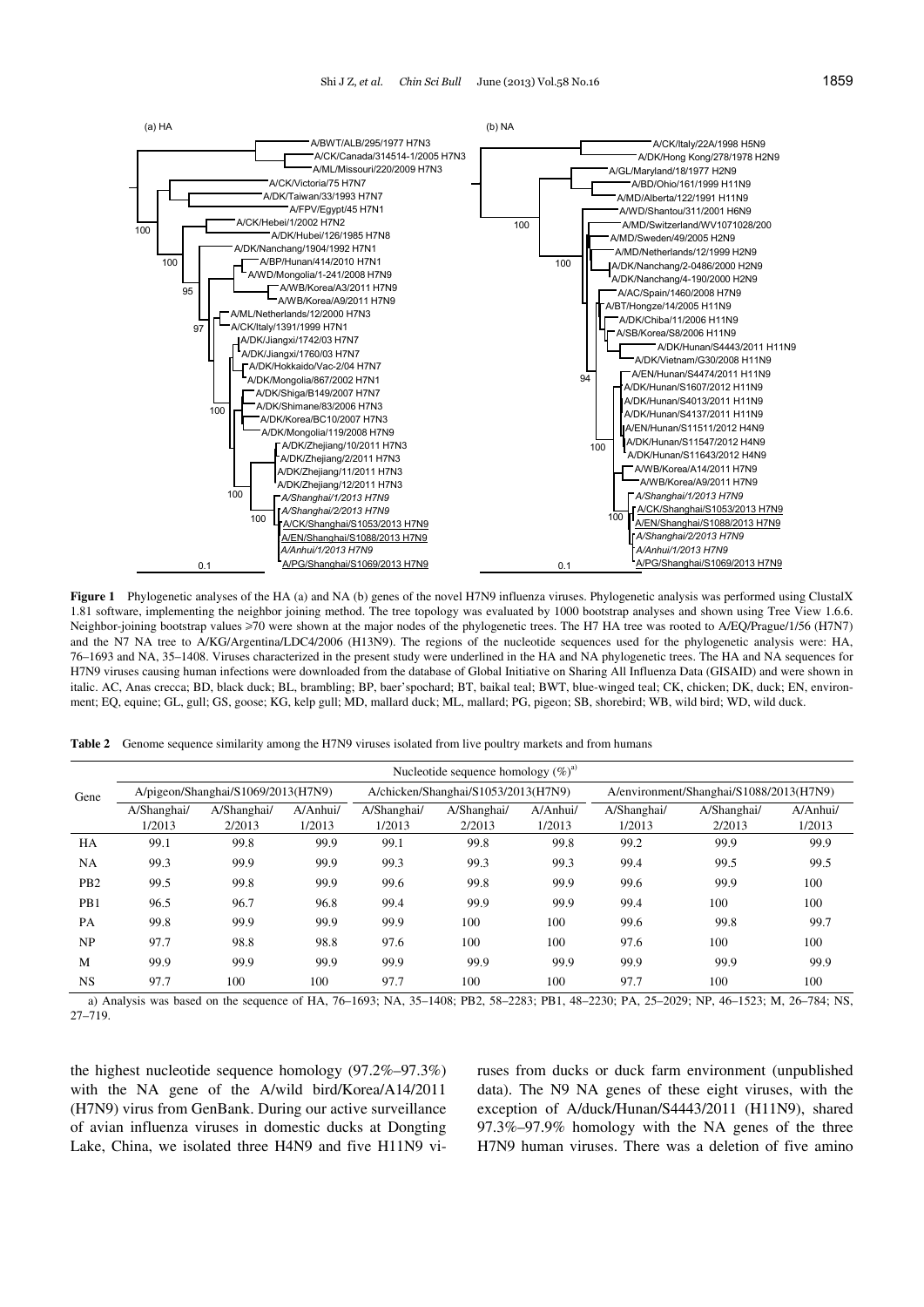acids at positions 69–73 in the NA gene of the human H7N9 viruses, which was not present in the Dongting Lake H4N9 or H11N9 viruses or in the A/wild bird/Korea/A14/2011 (H7N9) virus. It is therefore, unclear whether the novel H7N9 viruses derived their NA gene from the Dongting Lake viruses or Korean H7N9 virus. As with the HA gene, the NA genes of the three H7N9 avian and environmental viruses were the direct sources for the NA genes of the human H7N9 viruses, sharing 99.3%–99.9% nucleotide sequence homology (Figure 1(b) and Table 2).

The PB2 genes of the three H7N9 human viruses were clustered with the three avian and environmental H7N9 viruses and shared 99.5%–100% homology (Figure 2(a) and Table 2). This high similarity was also seen for the PA gene, which showed 99.6%–100% nucleotide sequence homology between the human and avian or environmental H7N9 viruses (Figure 2(c) and Table 2). The PB1 genes of the three H7N9 avian and environmental viruses were present in two forms (Figure 2(b)). The PB1 gene of A/pigeon/Shanghai/ S1069/2013 (H7N9) virus shared 96.5%–96.8% homology with the PB1 genes of the three human H7N9 viruses, whereas the PB1 genes of the H7N9 chicken and environmental viruses shared 99.4%–100% nucleotide sequence homology with the three human H7N9 viruses (Table 2). Furthermore, we found that an H9N2 virus, A/brambling/ Beijing/16/2012 (H9N2), was the closest relative in Gen-Bank of the novel H7N9 viruses with respect to all three polymerase genes (Figure 2(a)–(c)). The homology between the A/brambling/Beijing/16/2012 (H9N2) virus and the three human H7N9 viruses for the PB2, PB1, and PA genes was 99.1%–99.2%, 98.3%–98.7%, and 99.2%–99.3%, respectively. In addition to A/brambling/Beijing/16/2012 (H9N2) virus, the three polymerase genes of many other H9N2 viruses in GenBank were similar to those of the H7N9 human viruses. This indicates that the human H7N9 viruses derived their three polymerase genes from avian H9N2 viruses.

The NP gene of A/Shanghai/1/2013 (H7N9) virus was 97.6% homologous to the other two human H7N9 viruses, A/Anhui/1/2013 (H7N9) and A/Shanghai/2/2013 (H7N9), which showed 100% homology with each other. The NP genes of the three H7N9 avian and environmental viruses were closely related to those of the A/Anhui/1/2013 (H7N9) and A/Shanghai/2/2013 (H7N9) human viruses with 98.8%–100% identity (Figure 2(d) and Table 2). The M and NS genes of the human and avian or environmental H7N9 viruses were highly similar with 99.7%–100% homology (Figure 2(e), (f) and Table 2). In addition to the avian and environmental H7N9 viruses, many H9N2 viruses in Gen-Bank also clustered with the novel H7N9 viruses in the phylogenetic trees of these three genes. This suggests that the NP, M and NS genes of the H7N9 viruses are derived from H9N2 viruses. Therefore, the H9N2 viruses were the ancestors for all six of the internal genes of the novel H7N9 viruses that have infected humans and are currently circulating in avian species and the environment of live poultry markets in Shanghai.

## **2.3 Molecular signatures of the novel H7N9 viruses**

The HA gene of the three human H7N9 viruses and the avian and environmental H7N9 viruses in this study lacked the stretch of multi-basic amino acids at the HA cleavage site, which is the signature of highly pathogenic H5 and H7 influenza viruses [5,6]. However, human infections with this H7N9 virus still cause severe symptoms and a considerably high fatality rate. This suggests that these H7N9 viruses can replicate in humans efficiently, even though their HA is considered to be low-pathogenic. HA receptor-binding specificity is a major molecular determinant of host range for influenza viruses. The amino acids at positions 226 and 228 of HA are critical for the receptor-binding specificity of influenza virus [7–9], and the mutations Q226L and G228S in HA increase the binding affinity of H7N7 viruses to human-type  $\alpha$ -2,6 sialylated glycans [10]. Two of the human H7N9 viruses, A/Anhui/1/2013 (H7N9) and A/Shanghai/2/2013 (H7N9), and the three avian and environmental H7N9 viruses had "human-like" residue leucine at position 226, which implies that these viruses may have partially acquired human-type receptor-binding specificity.

The 627K and 701N residues in the PB2 protein contribute to the replication and transmission of avian influenza viruses in mammalian hosts [11–14]. The three avian and environmental H7N9 viruses had the avian-like 627E residue. In contrast, all three human H7N9 viruses have acquired the 627K mutation in their PB2 protein, which may have significantly contributed to their pathogenicity and lethality in humans. The NS1 protein of the novel H7N9 viruses is truncated by a stop codon at position 218, which creates a deletion of the PDZ-binding domain, a protein-protein interaction domain that has been implicated in the pathogenicity of the 1918 virus and highly pathogenic H5N1 viruses [15]. The PB1-F2 protein has been shown to be related to the increased pathogenicity of the 1918 virus and highly pathogenic H5N1 viruses [16,17]. With the exception of the PB1-F2 protein of the A/pigeon/Shanghai/ S1069/2013 (H7N9), which was truncated by a stop codon at position 26, the other five human and avian or environmental H7N9 viruses all encoded the full-length PB1-F2 protein. In addition, the amino acid sequence of the M2 protein of the six human, avian, and environmental H7N9 viruses contained the S31N substitution, a characteristic of amantadine resistance in influenza viruses [18,19].

## **3 Discussion**

We showed that similar H7N9 viruses were simultaneously prevalent in chickens, pigeons, and the environment in the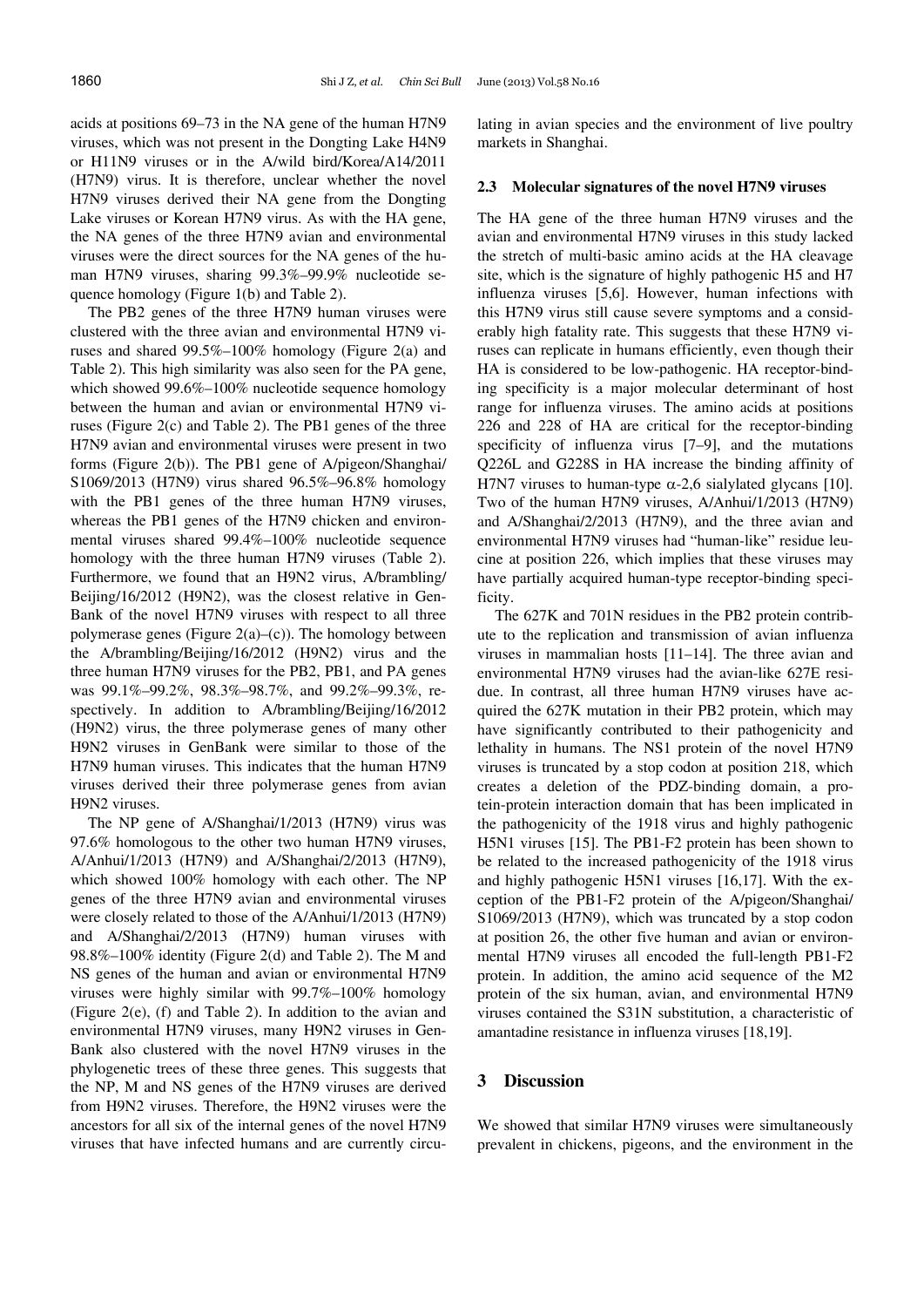

**Figure 2** Phylogenetic analyses of PB2 (a), PB1 (b), PA (c), NP (d), M (e) and NS (f) genes of the novel H7N9 influenza viruses. Phylogenetic analysis was performed using ClustalX 1.81 software, implementing the neighbor joining method. Tree topology was evaluated by 1000 bootstrap analyses and shown using Tree View 1.6.6. Neighbor-joining bootstrap values ≥70 were shown at the major nodes of the phylogenetic trees. The trees of PB2, PB1, PA, NP and M were rooted to A/EQ/Prague/1/56 (H7N7) and the NS tree to A/GS/Guangdong/1/96 (H5N1). The regions of the nucleotide sequences used for the phylogenetic analysis were: PB2, 58–2283; PB1, 48–2230; PA, 25–2029; NP, 46–1523; M, 26–784; NS, 27–719. Viral genes sequenced in this study were underlined in phylogenetic trees. The PB2, PB1, PA, NP, M and NS sequences for the H7N9 viruses causing human infections were downloaded from the database of Global Initiative on Sharing All Influenza Data (GISAID) and were shown in italic. The abbreviations used are the same as those defined in Figure 1.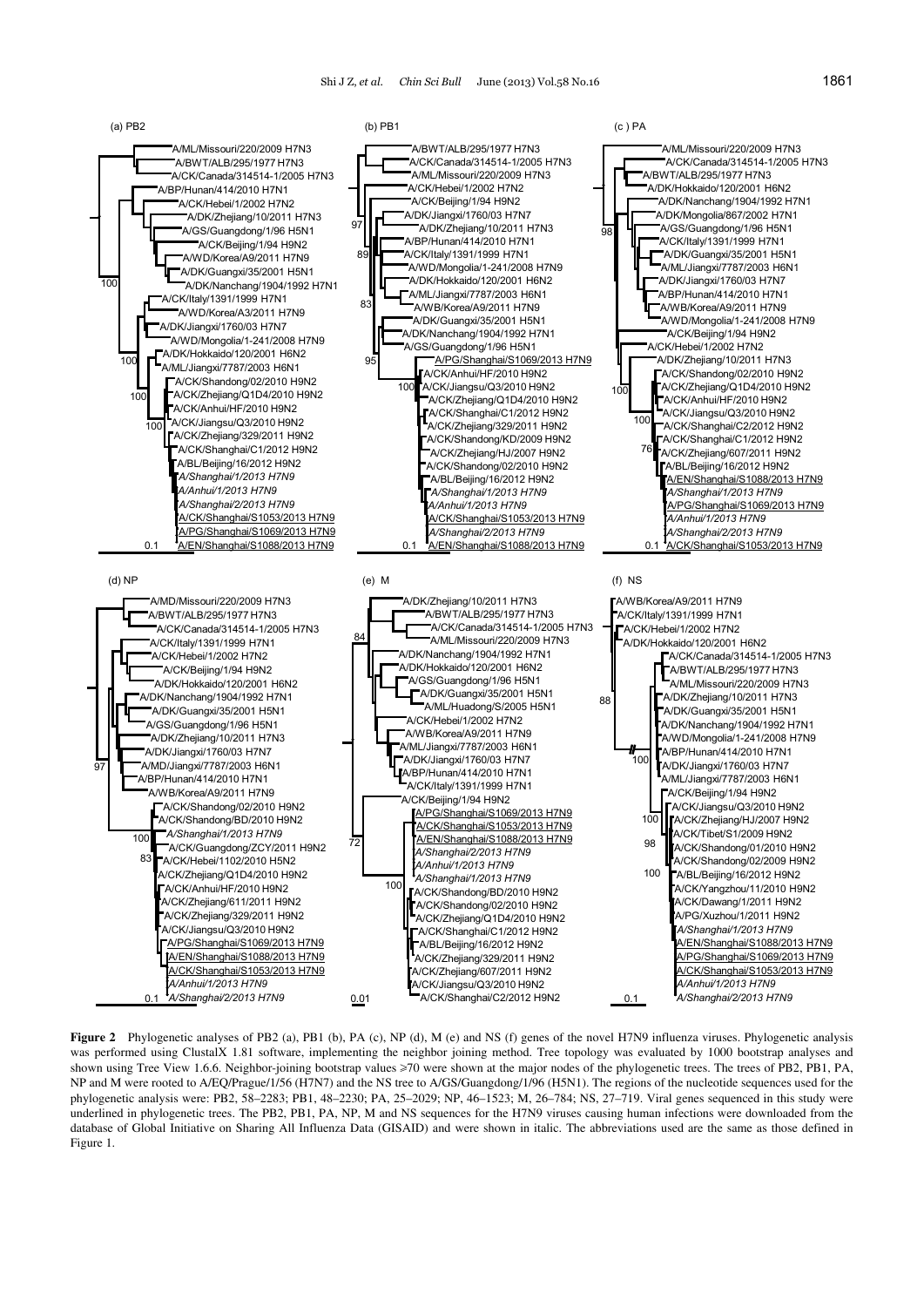live poultry markets of Shanghai when human infections occurred in Shanghai and Anhui Province, China. H7N9 viruses were only isolated from live poultry markets and not from poultry farms, indicating that the former might be the origin of the emergence of the novel H7N9 viruses. Live poultry markets could bring together a number of bird and poultry species from different sources in a high-density setting, thus providing an ideal environment for reassortment among avian influenza viruses of different subtypes.

The novel H7N9 viruses in the present study derived their six internal genes from the avian H9N2 viruses. Their HA genes are most closely related to duck H7N3 viruses isolated from Zhejiang Province in 2011, but share only ~95% homology. Due to this limited similarity, the origin of the HA gene of the novel H7N9 viruses remains unclear. With respect to the NA gene, several H4N9 and H11N9 viruses obtained from duck or duck farm environmental samples during our active surveillance in Dongting Lake, China, showed considerable similarity to the NA gene of the novel H7N9 viruses. However, whether these Dongting Lake avian influenza viruses are the direct ancestor of the NA gene of the novel H7N9 influenza viruses remains unclear. The only certainty we have is that the novel H7N9 viruses are the product of gene reassortment with the six internal genes derived from one donor and the HA and NA genes from one or two other donors.

Several molecular signatures predicted to be associated with the adaptation of avian influenza viruses to humans were seen in these novel H7N9 viruses. The 226L mutation, a critical residue in the receptor-binding sites of the HA protein, was already present in the avian and environment H7N9 viruses, which may have facilitated infection and replication of the novel H7N9 viruses in humans. Importantly, the three human H7N9 viruses all acquired the 627K mutation in their PB2 protein during their replication in human hosts, which is in clear contrast with the avian and environmental H7N9 viruses. This suggests that the novel H7N9 viruses can adapt well to humans. In fact, the adaptability of the H7N9 viruses appears to be superior to that of the H5N1 influenza viruses, which seem to acquire PB2 627K less frequently than the novel H7N9 viruses.

In past decades, H7 avian influenza viruses have caused large outbreaks in domestic poultry worldwide, resulting in severe economic losses for the poultry industry. During circulation in poultry, H7 influenza viruses can be directly transmitted from poultry to humans and cause disease [20–24]. One example is the highly pathogenic H7N7 influenza virus that was prevalent in domestic poultry in The Netherlands in 2003 [25]. This outbreak resulted in the direct transmission of H7N7 influenza viruses to at least 89 people, with symptoms of conjunctivitis or a mild influenza-like illness and one death [26]. Furthermore, the circulation of low pathogenic H7 influenza virus in poultry could result in the emergence of a highly pathogenic influenza virus via the acquisition of multiple basic amino acids at the

HA cleavage site, which has occurred with H7N1 influenza viruses during outbreaks in chickens and turkeys in Italy [27]. Currently, the novel H7N9 influenza viruses lack the multiple basic amino acids at the HA cleavage site but are already considerably pathogenic to humans. It will be disastrous if these viruses acquire the multiple basic amino acids during their continued circulation in poultry and humans.

The novel features that the new H7N9 viruses possess, including: previously unidentified HA and NA composition; wide prevalence in avian hosts and the environment; an exceptional adaptive ability in humans; and the potential to acquire multiple basic amino acids at the HA cleavage site and evolve into a highly pathogenic form, are a major cause for concern with respect to public health worldwide. Forceful measures, such as continued surveillance in avian and human hosts, control of animal movement, shutdown of live poultry markets and culling of poultry in affected areas must be taken during this initial stage of virus prevalence to prevent a possible pandemic. It is also imperative to evaluate the pathogenicity and transmissibility of these H7N9 viruses, and to develop effective vaccines and antiviral drugs to combat them and reduce, if not eliminate, their threat to human health.

*This work was supported by the National Basic Research Program of China, the China Agricultural Research System* (*CARS-42-G08*)*, and the National Science and Technology Major Project* (*2012ZX10004214*)*. We thank Dr. Shu Yuelong at the Chinese National Influenza Center, Chinese Center for Disease Control and Prevention for sharing with us the gene sequence information of the human A* (*H7N9*) *influenza viruses.* 

- 1 Li C, Hatta M, Watanabe S, et al. Compatibility among polymerase subunit proteins is a restricting factor in reassortment between equine H7N7 and human H3N2 influenza viruses. J Virol, 2008, 82: 11880-11888
- 2 Holland J, Spindler K, Horodyski F, et al. Rapid evolution of RNA genomes. Science, 1982, 215: 1577-1585
- 3 Yang H, Qiao C, Tang X, et al. Human infection from avian-like influenza A (H1N1) viruses in pigs, China. Emerg Infect Dis, 2012, 18: 1144‒1146
- 4 Hoffmann E, Stech J, Guan Y, et al. Universal primer set for the full-length amplification of all influenza A viruses. Arch Virol, 2001, 146: 2275-2289
- 5 Senne D A, Panigrahy B, Kawaoka Y, et al. Survey of the hemagglutinin (HA) cleavage site sequence of H5 and H7 avian influenza viruses: Amino acid sequence at the HA cleavage site as a marker of pathogenicity potential. Avian Dis, 1996, 40: 425-437
- Subbarao K, Chen H, Swayne D, et al. Evaluation of a genetically modified reassortant H5N1 influenza a virus vaccine candidate generated by plasmid-based reverse genetics. Virology, 2003, 305: 192-200
- 7 Zhang Y, Zhang Q, Gao Y, et al. Key molecular factors in hemagglutinin and PB2 contribute to efficient transmission of the 2009 H1N1 pandemic influenza virus. J Virol, 2012, 86: 9666-9674
- 8 Chen Z, Zhou H, Kim L, et al. The receptor binding specificity of the live attenuated influenza H2 and H6 vaccine viruses contributes to vaccine immunogenicity and protection in ferrets. J Virol, 2012, 86: 2780‒2786
- 9 Naeve C W, Hinshaw V S, Webster R G. Mutations in the hemagglutinin receptor-binding site can change the biological properties of an influenza virus. J Virol, 1984, 51: 567-569